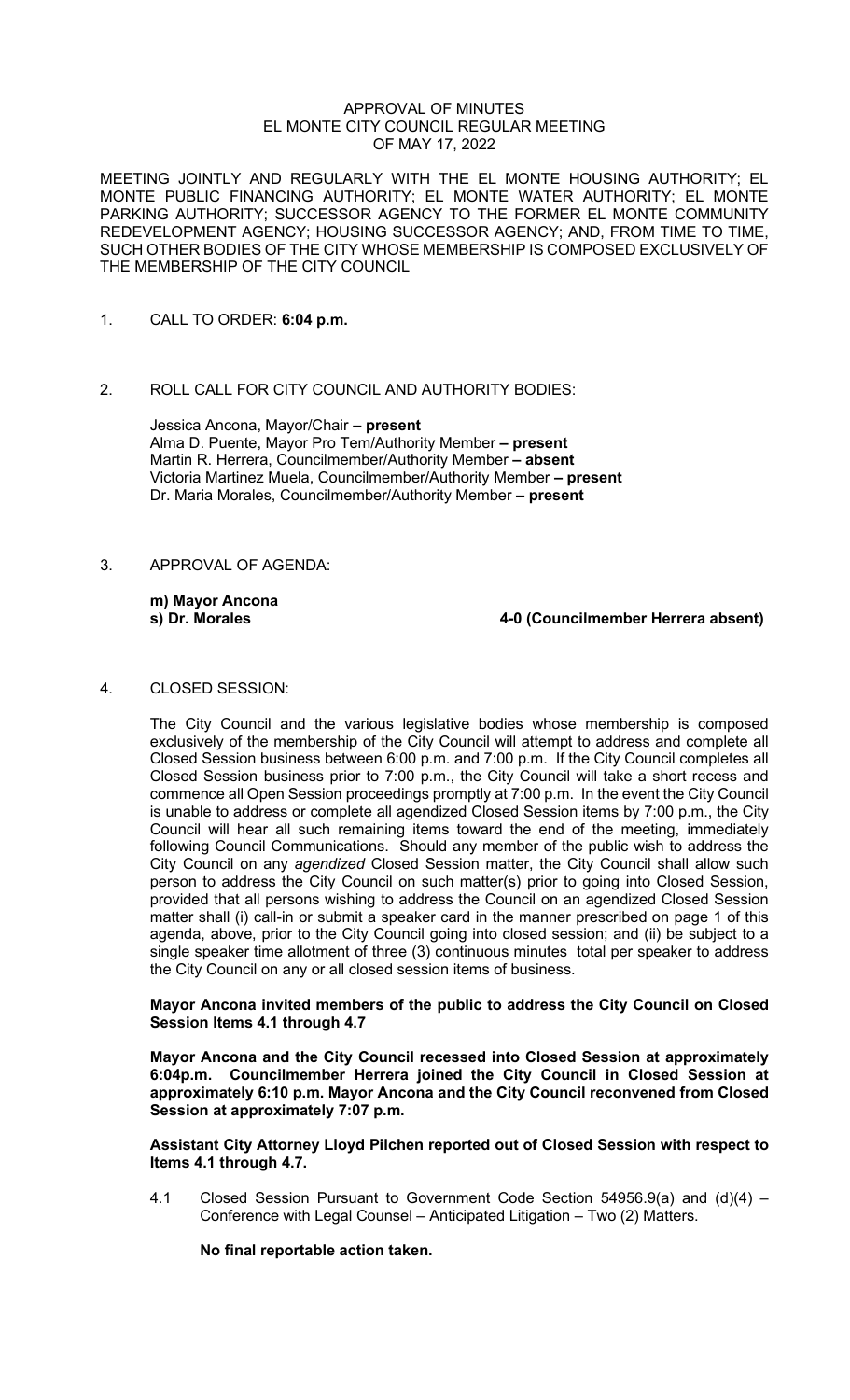4.2 Closed Session Pursuant to Government Code Section 54956.9(d)(1) – Existing Litigation – City of El Monte vs. NJ Investment, LLC, Wei Sun et al., LASC Case No. 21PSCV00474.

### **The City Council approved a settlement in the amount of \$45,000 with the defendant landlord NJ Investment.**

4.3 Closed Session Pursuant to Government Code Section 54956.9(d)(1) – Conference with Legal Counsel – Existing Litigation – COEM v. Qiuxia Zhao, LASC Case No 20PSCV00800.

### **No final reportable action taken.**

4.4 Closed Session Pursuant to Government Code Section 54956.9(d)(1) – Existing Litigation – City of El Monte vs. Regency Outdoor Advertising, Inc., et al., LASC Case No. 21PSCV00565.

## **No final reportable action taken.**

4.5 Closed Session Pursuant to Government Code Section 54956.9(d)(1) – Existing Litigation – Montes vs. City of El Monte, et al., USDC Case No.: 2:20-cv-468 MCS – RAO; United States Court of Appeals, Ninth Circuit, Case No. 21 55876.

### **No final reportable action taken.**

4.6 Closed Session Pursuant to Government Code Section 54956.9(d)(2), (e)(1) – Conference with Legal Counsel Regarding Anticipated Litigation – One (1) Potential Case.

### **No final reportable action taken.**

4.7 Closed Session Pursuant to Government Code Section 54957.6 – Conference with Labor Negotiators.

Bargaining Units Subject to Negotiations: El Monte General Unit (SEIU Local 721); El Monte General Mid-Management Unit (SEIU Local 721); El Monte Police Officers Association; El Monte Police Mid-Manager's Association; and All Unrepresented Employees of City Executive Team.

City's Designated Negotiator: Alma K. Martinez, City Manager and John Nguyen, Human Resources/Risk Management Director.

#### **No final reportable action taken.**

## OPEN SESSION PROCEEDINGS

(Commencing at 7:00 p.m. or as soon thereafter as the City Council reconvene from Closed Session/Short Recess).

- 5. INVOCATION: **Chaplain Manny Coronilla, Calvary Chapel**
- 6. FLAG SALUTE: **Mayor Ancona**
- 7. RECOGNITIONS, HONORS AND COMMUNITY INTEREST PRESENTATIONS:
	- 7.1 Presentation by the City Council Proclaiming the Month of May 2022 as American Asian and Pacific Islander Heritage Month. **Present**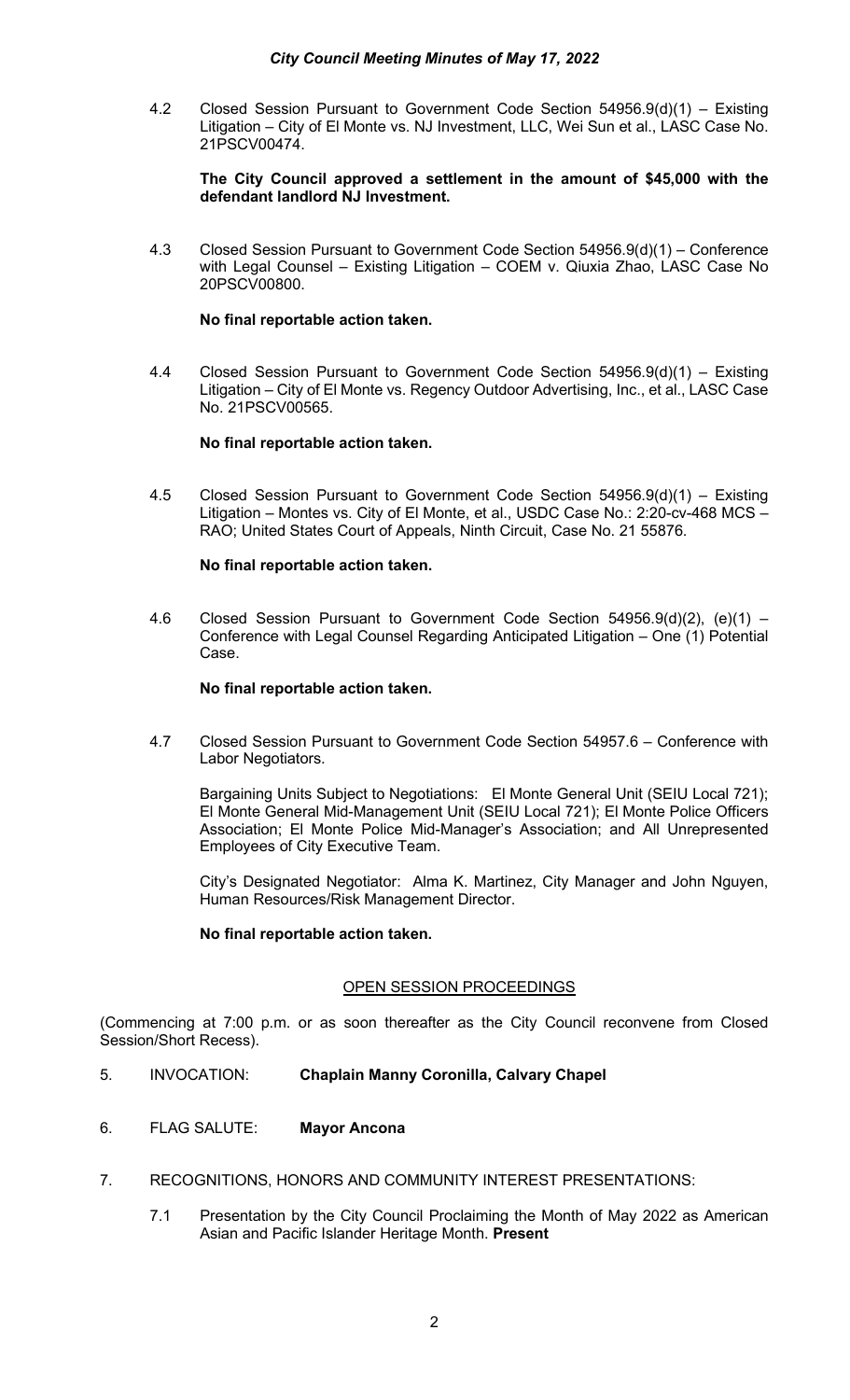7.2 Presentation of Awards to Members of the El Monte Police Officers Association (POA). **Present**

### 8. GENERAL PUBLIC COMMENT:

This time has been set aside for members of the public to directly address the City Council on agendized items of business (other than those agendized as public hearing or closed session items) or on any other matter of interest to the speaker/caller that is within the subject matter jurisdiction of the City Council, the Housing Authority, the Financing Authority and/or the Water Authority (collectively, the "Council"). Each speaker/caller will be limited to a single allotment of three (3) continuous minutes total to address the Council on any or all matters covered by this section. As explained more specifically under the Public Hearing portion of this agenda, members of the public wishing to offer comment on items of business agendized under the Public Hearing portion of the agenda shall have a separate allotment of three (3) continuous minutes per speaker per public hearing item. Except as otherwise provided under the Brown Act (Gov. Code Section 54950 et seq.), the Council may not deliberate or take action upon any matter not listed on this posted agenda but may order that any such matter be placed on the agenda for a subsequent meeting. The Council may also direct staff to investigate certain matters for consideration at a future meeting. Persons wishing to address the Council on matters covered under General Public Comment shall call in or submit a speaker card in the manner prescribed on page 1 of this agenda, above, by or before the General Public Comment portion of the agenda is closed. The City Council shall be under no obligation to entertain comments from speakers/callers who submit cards or call in to speak on matters covered by the section after the General Public Comment portion of the agenda is closed.

9. CITY TREASURER'S REPORT: **None**

# 10. DEMAND RESOLUTION NO. D-665

A RESOLUTION OF THE CITY COUNCIL OF THE CITY OF EL MONTE, CALIFORNIA, ALLOWING CERTAIN CLAIMS AND DEMANDS AND SPECIFYING THE FUNDS OUT OF WHICH THE SAME ARE TO BE PAID.

THE CITY COUNCIL OF THE CITY OF EL MONTE, CALIFORNIA, DOES RESOLVE AS FOLLOWS: SECTION 1. That the attached list of claims and demands totaling \$3,559,849.27 have been examined by the City Treasurer and that warrant numbers 1105631 through 1106077, and the payroll period April 1, 2022 through April 15, 2022 inclusive are hereby allowed in the amounts and ordered paid out of the respective funds as set forth.

**m) Mayor Ancona s) Mayor Pro Tem Puente 6-1 and 5-0 control 5-0 control 5-0 control 5-0 control 5-0 control 5-0 control 5-0 control 5-0 control 5-0 control 5-0 control 5-0 control 5-0 control 5-0 control 5-0 control 5-0 control 5-0 contr** 

## 11. APPROVAL OF MINUTES: **None**

### 12. CONSENT CALENDAR:

All matters listed under the Consent Calendar are considered to be routine in nature and may be enacted by one motion approving the recommendation listed on the Agenda. One or more items may be removed from the Consent Calendar so that they may be discussed, considered, and voted upon individually by the Council. A matter may be removed from the Consent Calendar and taken up separately by way of a seconded motion of any member of the Council with the approval of a majority of the Council quorum.

12.1 Waiver of Full Reading of Ordinance(s).

RECOMMENDATION OF BUSINESS ITEM UNDER CONSIDERATION:

It is recommended that the City Council: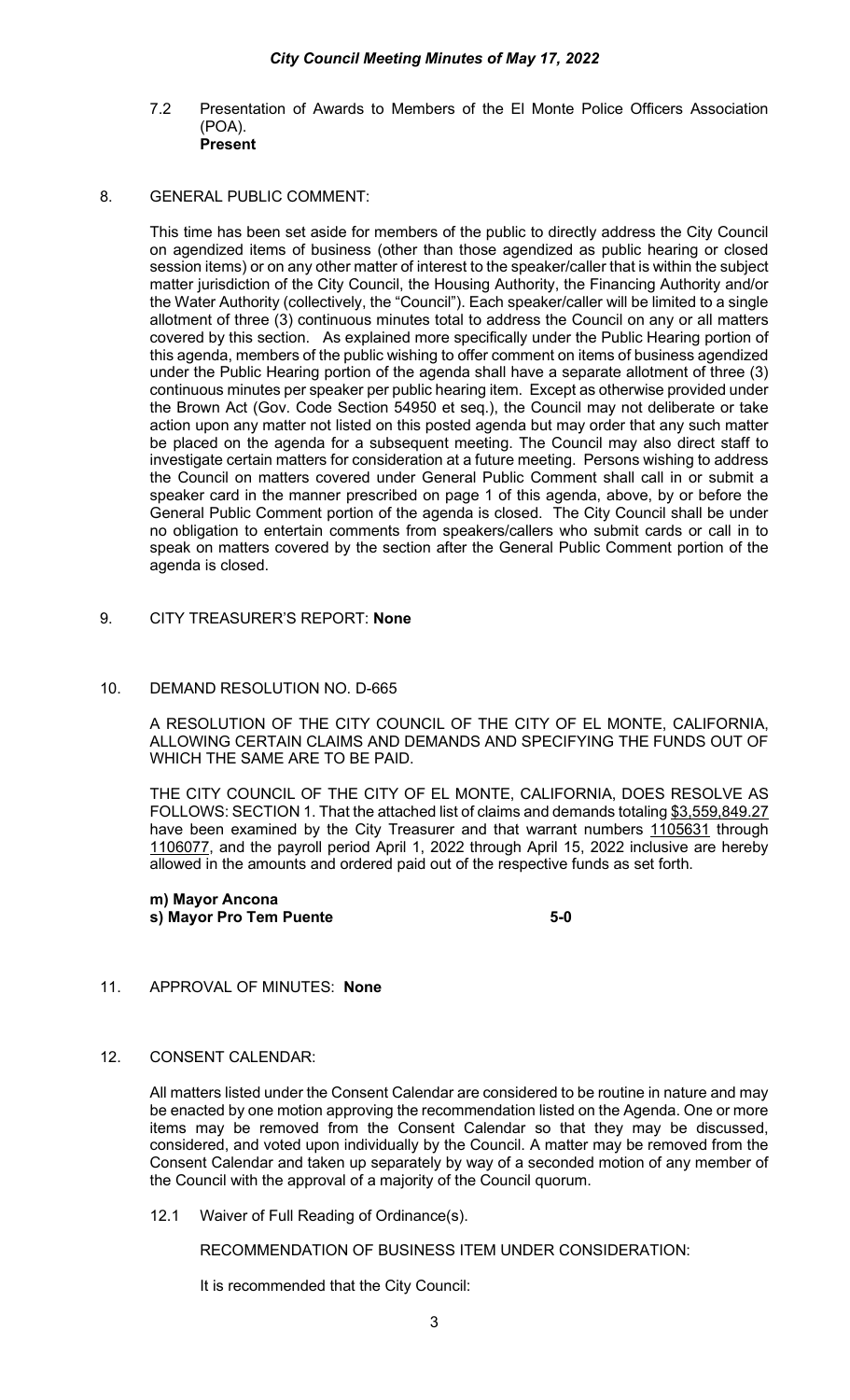1. Approval to waive full reading (except title) of all ordinances appearing on the City Council agenda as authorized under Government Code Section 36934, unless otherwise directed by the City Council.

Total Cost: N/A and Cost Count No: N/A Is the cost of this item budgeted? N/A

**m) Mayor Ancona s) Mayor Pro Tem 5-0** 

12.2 Approval of Request to Serve/Sell Wine and "Spirits" Liquor at the Grace T. Black Auditorium.

RECOMMENDATION OF BUSINESS ITEM UNDER CONSIDERATION:

It is recommended that the City Council consider and approve the requests to serve/sell Wine and "Spirits" Liquor at the Grace T. Black Auditorium.

| m) Mayor Ancona<br>s) Mayor Pro Tem                                       |                                            | 5-0              |                                                              |
|---------------------------------------------------------------------------|--------------------------------------------|------------------|--------------------------------------------------------------|
| Total Cost: N/A<br>Is the cost of this item budgeted? N/A                 |                                            | Account No.: N/A |                                                              |
| Carlos Cruz Angeles<br>(Grace T. Black)<br>Auditorium)                    | <b>Birthday Party</b><br>(Attendance 90)   |                  | Saturday, August 27, 2022<br>6:00 p.m. $-$ 12:00 a.m.        |
| <b>Private User</b><br>Candace Fonseca<br>(Grace T. Black)<br>Auditorium) | Event<br>Sweet Sixteen<br>(Attendance 100) |                  | Date<br>Saturday, July 30, 2022<br>$7:00$ p.m. $-12:00$ a.m. |

12.3 Approval of a Professional Services Agreement with Rincon Consultants, Inc., for the Preparation of a Mitigated Negative Declaration or Supplemental Environmental Impact Report in the Amount Not-to-Exceed \$121,130 for the Proposed Project at Property Identified as: APN Nos. 8575-017-909, 8575-021-936, 8575-021-934, 8575- 021-932, 8575-022-922, 8575-022-925, 8575-019-907, 8575-019-913, 8757-019- 908, 8575-019-912, 8575-019-911, 8575-019-910 AND 8575-019-914 (ALSO KNOWN AS AREA Y).

RECOMMENDATION OF BUSINESS ITEM UNDER CONSIDERATION:

It is recommended that the City Council:

- 1. Approve the proposed Professional Services Agreement with Rincon Consultants, Inc. for the preparation of a Mitigated Negative Declaration or Supplemental Environmental Impact Report for a not-to-exceed amount of \$121,130; and
- 2. Authorize the City Manager to execute a Professional Services Agreement with Rincon Consultants, Inc.

| Total Cost: \$121,130                  | Account No: 100-2280 |                 |
|----------------------------------------|----------------------|-----------------|
| Is the cost of this item budgeted? Yes |                      | 500-59-021-8221 |

**m) Mayor Ancona s) Mayor Pro Tem 5-0**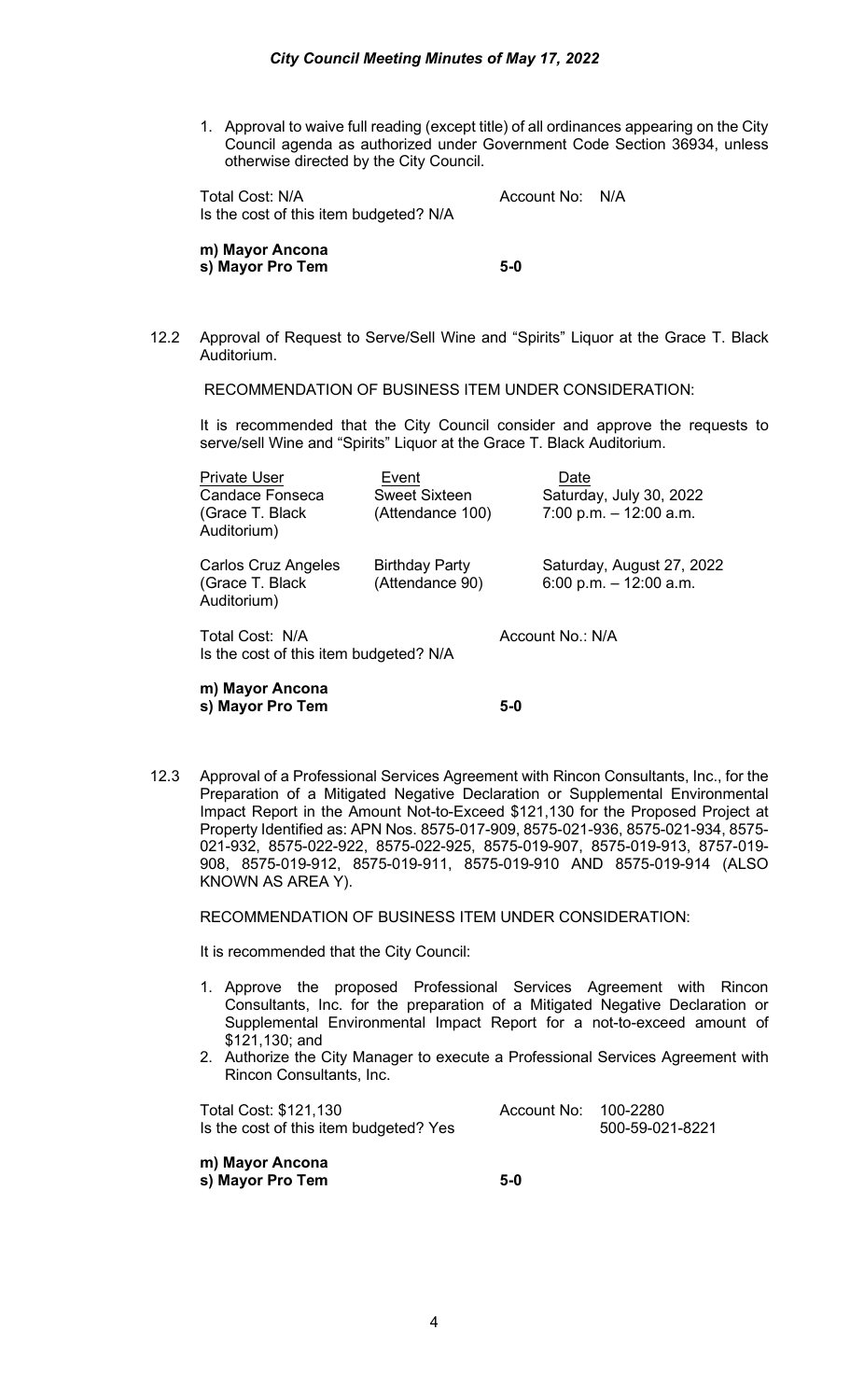### *City Council Meeting Minutes of May 17, 2022*

12.4 Approval of a First Amendment to the Contract Services Agreement with Pomona Valley Plumbing Heating & Air Conditioning to Provide Plumbing Maintenance and Repair Services for the Homekey Program Sites.

RECOMMENDATION OF BUSINESS ITEM UNDER CONSIDERATION:

It is recommended that the City Council:

- 1. Approve a First Amendment to the Contract Services Agreement with Pomona Valley Plumbing Heating & Air Conditioning to increase the contract amount from \$30,000 by an additional \$35,000 for a total not-to-exceed amount of \$65,000 to provide onsite plumbing services for the El Monte Homekey Program; and
- 2. Authorize the City Manager, or her designee, to execute the First Amendment.

Total Cost: \$65,000 Account No: PLHA Is the cost of this item budgeted? Yes

**m) Mayor Ancona s) Mayor Pro Tem 5-0**

12.5 Approval of Request to Purchase Range Ammunition from Dooley Enterprises in an Amount Not-to-Exceed \$35,000.

RECOMMENDATION OF BUSINESS ITEM UNDER CONSIDERATION:

It is recommended that the City Council:

1. Consider and approve the purchase of range ammunition from Dooley Enterprises in an amount not-to-exceed \$35,000.

| m) Mayor Ancona                        |                             |
|----------------------------------------|-----------------------------|
| Is the cost of this item budgeted? Yes | General Fund                |
| Total Cost: \$35,000                   | Account No: 100-71-711-6211 |

**s) Mayor Pro Tem 5-0**

12.6 Approval of a City Council Resolution and a Successor Agency Resolution Approving a Termination and Release Agreement to Terminate a Restated Owner Participation Agreement Dated March 1, 2007 with Gunderson Auto Group and GSL Development.

RECOMMENDATION OF BUSINESS ITEM UNDER CONSIDERATION:

It is recommended that the City Council:

1. Consider and adopt a Resolution approving the Termination and Release Agreement and authorizing further actions allowing the development and placement of retail food establishments on parcels located at the northeast corner of Santa Anita Avenue and Brockway Street.

It is recommended that the City Council as the Governing Board of the Successor Agency to the Former El Monte Community Redevelopment Agency:

1. Consider and adopt a Resolution approving the Termination and Release Agreement and authorizing further actions allowing the development and placement of retail food establishments on parcels located at the northeast corner of Santa Anita Avenue and Brockway Street.

Total Cost: N/A Account No.: N/A Is the cost of this item budgeted? N/A

Resolution No. 10354

Resolution No. SA-85

**m) Councilmember Martinez Muela s) Councilmember Herrera 5-0**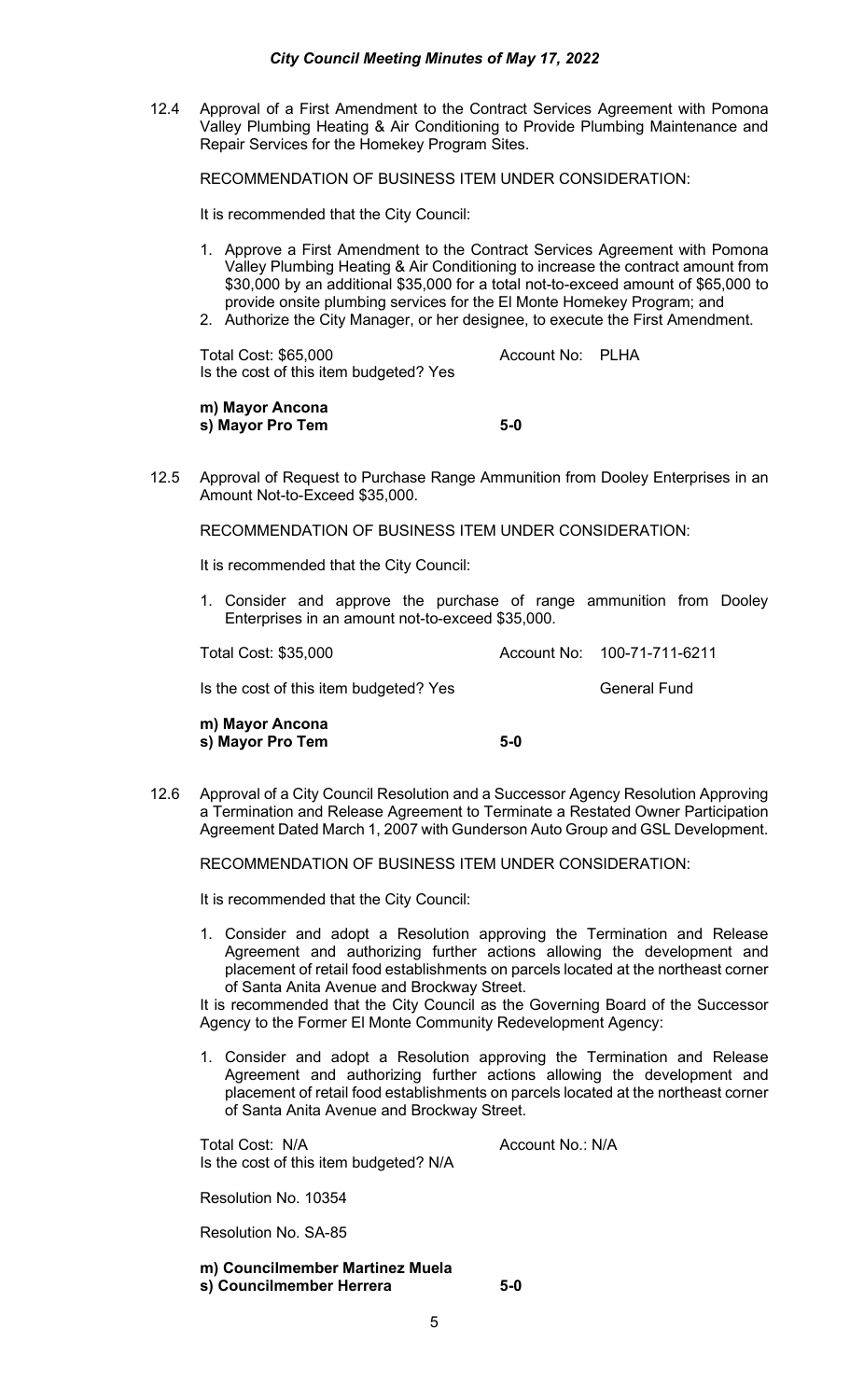## 13. PUBLIC HEARINGS:

*[NO PUBLIC HEARINGS SCHEDULED FOR MEETING OF MAY 17, 2022]*

### 14. REGULAR AGENDA:

14.1 Consideration and Approval for the Strategic Traffic Offender Program (STOP) for Fiscal Year 2022/2023.

RECOMMENDATION OF BUSINESS ITEM UNDER CONSIDERATION:

It is recommended that the City Council:

1. Consider and approve the expenditure in an amount not-to-exceed \$150,000 from Asset Forfeiture Account No. 259-71-711-5132 to fund a new community-based Strategic Traffic Offender Program (STOP) (the "Program"), for Fiscal Year 2022/2023.

Total Cost: \$150,000<br>Is the cost of this item budgeted? No **Account No:** 259-71-711-5132<br>Asset Forfeiture Account Is the cost of this item budgeted? No

**m) Mayor Ancona s) Mayor Pro Tem Puente 5-0**

14.2 Consideration and Approval of a Professional Services Agreement with Harris and Associates for the Annual Citywide Sewer Service Charge.

RECOMMENDATION OF BUSINESS ITEM UNDER CONSIDERATION:

It is recommended that the City Council:

- 1. Consider and approve a Professional Services Agreement with Harris and Associates for a not-to-exceed amount of \$123,400 to provide annual Citywide Sewer Service Charge services for three (3) years with the option for two (2) one (1) year extensions; and
- 2. Authorize the City Manager, or her designee, to execute the Agreement with Harris and Associates.

Total Cost: \$123,400<br>Is the cost of this item budgeted? Yes Belling Cost of this item budgeted? Yes Is the cost of this item budgeted? Yes

**m) Mayor Pro Tem Puente s) Dr. Morales 5-0**

14.3 Consideration and Approval of a Professional Services Agreement with HR Green for Construction Management and Inspection Services for the Garvey Avenue Grade Separation Drainage Improvement, CIP No. 884 for a Not-to-Exceed Amount of \$816,456.

RECOMMENDATION OF BUSINESS ITEM UNDER CONSIDERATION:

It is recommended that the City Council:

- 1. Consider and approve a Professional Services Agreement for Construction Management and Inspection Services for the Garvey Avenue Grade Separation Drainage Improvement, CIP No. 884 with HR Green for a not-to-exceed amount of \$816,456 which includes an Agreement amount of \$742,233 plus a ten percent (10%) contingency of \$74,223; and
- 2. Authorize the City Manager, or her designee, to execute the Professional Services Agreement with HR Green.

Total Cost: \$816,456 Account No: 278-67-884-8221 - \$221,338 Storm Drain Impact Fees Fund 283-67-884-8221 - \$395,118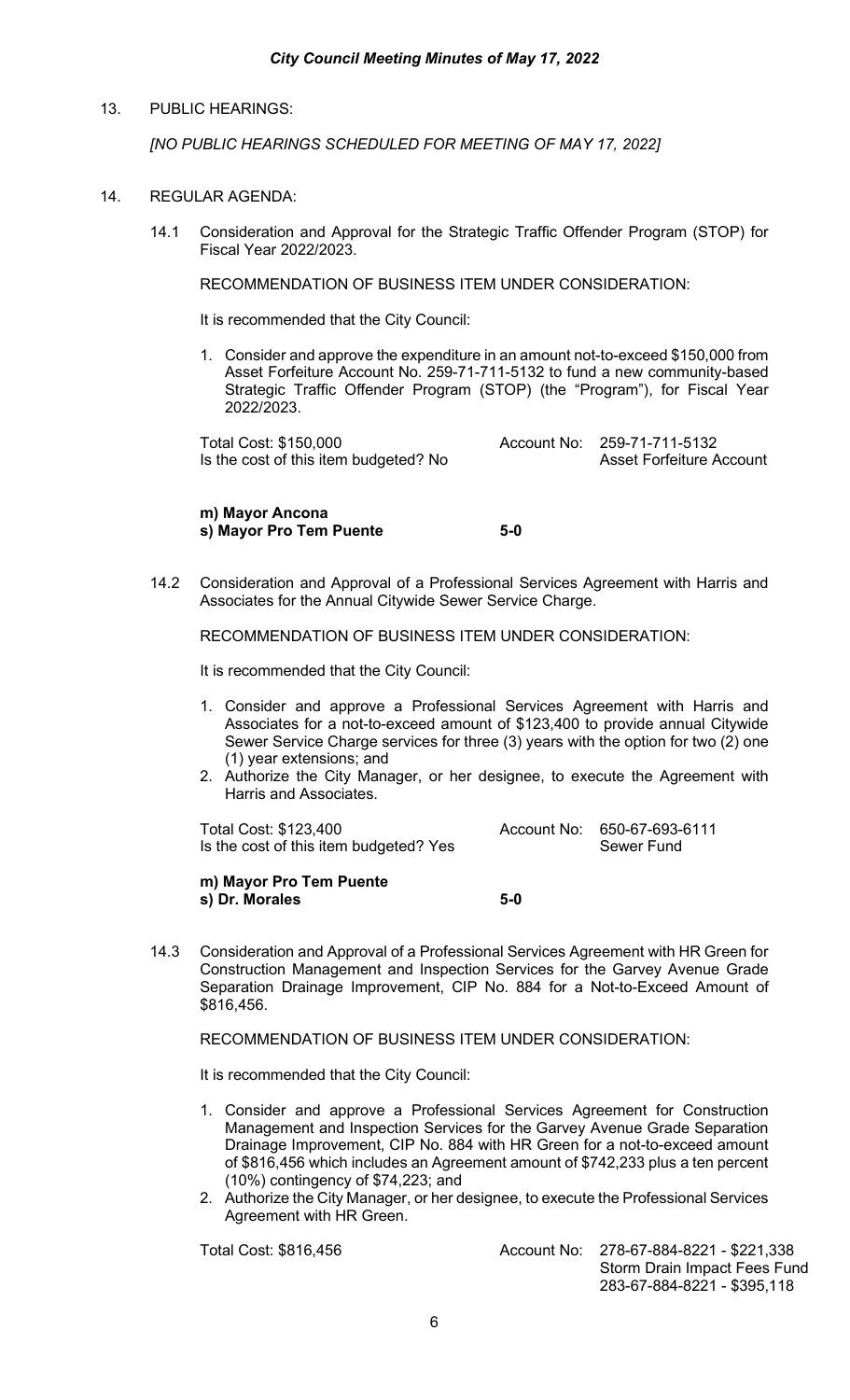Storm Drain Fund 299-67-884-8221 - \$200,000

Is the cost of this item budgeted? Yes Mis. Grant Fund (EPA)

**m) Councilmember Martinez Muela s) Councilmember Herrera 5-0** 

14.4 Consideration and Approval of Request to Purchase Two (2) Replacement Pumps for Garvey Underpass with Multi-W Systems, Inc. for a Not-to-Exceed Amount of \$75,618.

RECOMMENDATION OF BUSINESS ITEM UNDER CONSIDERATION:

It is recommended that the City Council:

1. Consider and approve the purchase of two (2) replacement pumps for the Garvey Avenue Underpass with Multi-W Systems, Inc. for a total not-to-exceed amount of \$75,618.

Total Cost: \$75,618 <br>Is the cost of this item budgeted? No **Account No:** 650-67-677-8221 Is the cost of this item budgeted? No

**m) Councilmember Martinez Muela s) Councilmember Herrera 5-0** 

14.5 Consideration and Approval of a Purchase Agreement with Corral Construction to Repair Existing Trash Enclosures on Main Street for a Not-to-Exceed Amount of \$62,400.

RECOMMENDATION OF BUSINESS ITEM UNDER CONSIDERATION:

It is recommended that the City Council:

- 1. Consider and approve a Purchase Agreement with Corral Construction to repair the existing trash enclosures on Main Street for a not-to-exceed amount of \$62,400; and
- 2. Consider and approve the appropriation of \$62,400 into the Building Maintenance Services Account No. 100-67-673-6220.

Is the cost of this item budgeted? No General Fund

Total Cost: \$62,400 <br>
Account No:  $\frac{400-67-673-6220}{200}$ **201-67-673-6220**

 **Parking Business Improvement Fund**

**m) Mayor Ancona**

**s) Dr. Morales 4-0 (Councilmember Martinez Muela absent)**

14.6 Consideration and Approval of a Resolution of the City Council of the City of El Monte, California, Extending the Life of Certain Temporary Advisory Ad Hoc Committees Subject to any Other Modifications and/or Discontinuing Certain Ad Hoc Committees or Converting them into Standing Committees of the City Council.

RECOMMENDATION OF BUSINESS ITEM UNDER CONSIDERATION:

It is recommended that the City Council:

- 1. Receive brief presentation and overview;
- 2. Pose questions;
- 3. Discuss and deliberate regarding whether to extend certain ad hoc committees; discontinue certain committees; convert certain committees into standing committees subject to the Brown Act and/or make such other modifications as the City Council deems necessary or desirable;
- 4. Move to approve attached Resolution subject to direction/amendments of the City Council.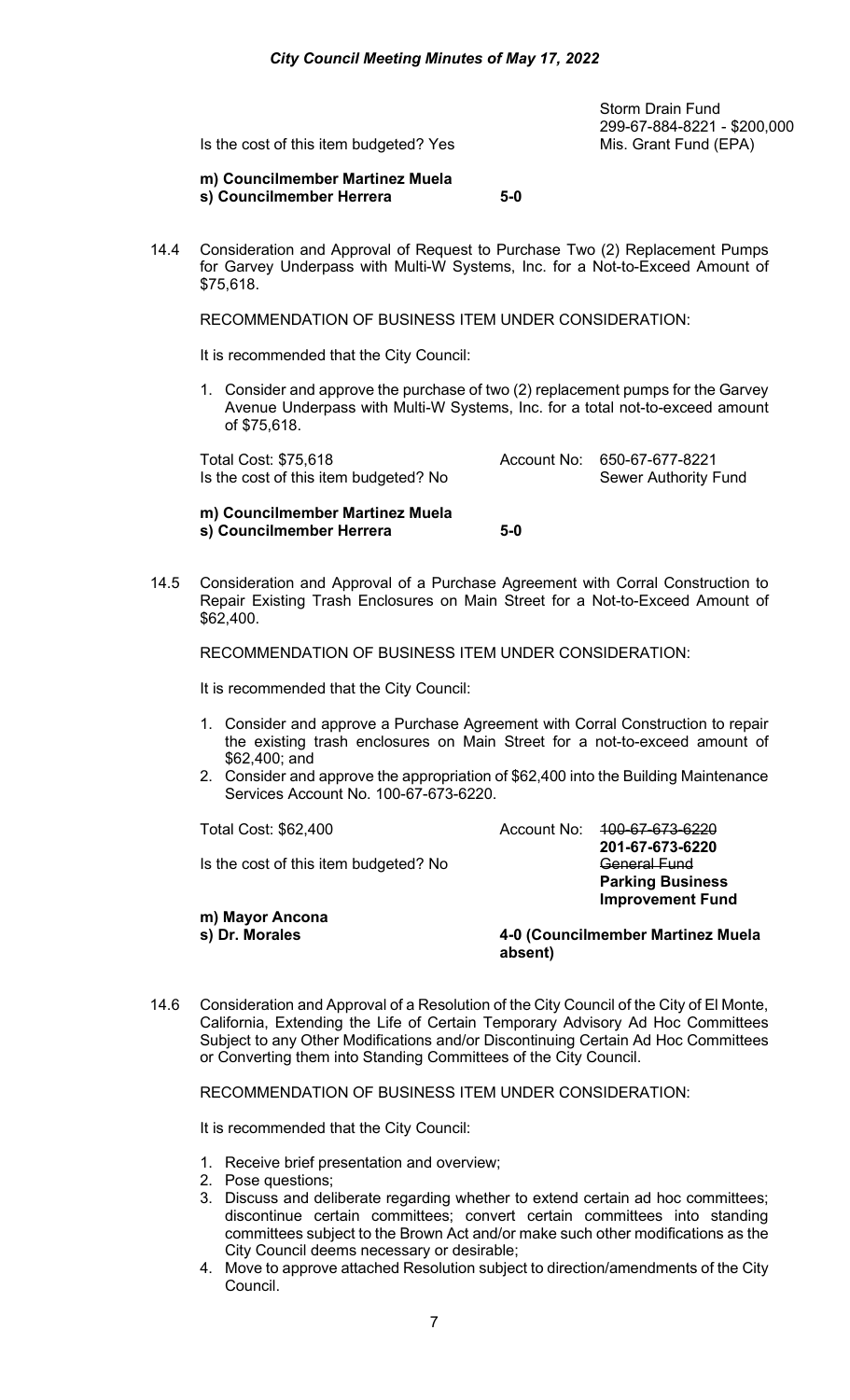Total Cost: N/A and Total Cost: N/A Is the cost of this item budgeted? N/A

Resolution No. 10355

**m) Mayor Pro Tem Puente s) Dr. Morales 5-0**

14.7 Consideration and Approval of Recommended Amendment (Amendment #1) to the American Recovery Plan Act (ARPA) Budget.

RECOMMENDATION OF BUSINESS ITEM UNDER CONSIDERATION:

It is recommended that the City Council:

- 1. Consider and adopt of an amendment (Amendment #1) to the American Rescue Plan Act (ARPA) fund budget; and
- 2. Direct staff to submit the amended budget spending plan and quarterly report to the United States Department of the Treasury on or before the next reporting deadline (July 30, 2022).

Total Cost: N/A and Cost: N/A Account No: N/A Is the cost of this item budgeted? N/A

**m) Dr. Morales s) Mayor Pro Tem Puente 5-0**

14.8 General Fund Fiscal Year 2022-2023 Operating Budget Presentation and Request for City Council Consideration, Discussion and Direction Regarding the Final Adoption of the Same at a Subsequent Meeting of the City Council.

RECOMMENDATION OF BUSINESS ITEM UNDER CONSIDERATION:

It is recommended that the City Council:

1. Consider, discuss, and provide direction to staff regarding the General Fund Fiscal Year Budget to be adopted at a subsequent City Council meeting.

Total Cost: N/A and Cost: N/A Account No: N/A Is the cost of this item budgeted? N/A

**m) Mayor Ancona s) Dr. Morales 5-0 Item was continued to a future meeting** 

- 15. CITY ATTORNEY'S AGENDA: **None**
- 16. CITY MANAGER'S AGENDA: **None**
- 17. WRITTEN COMMUNICATIONS: **None**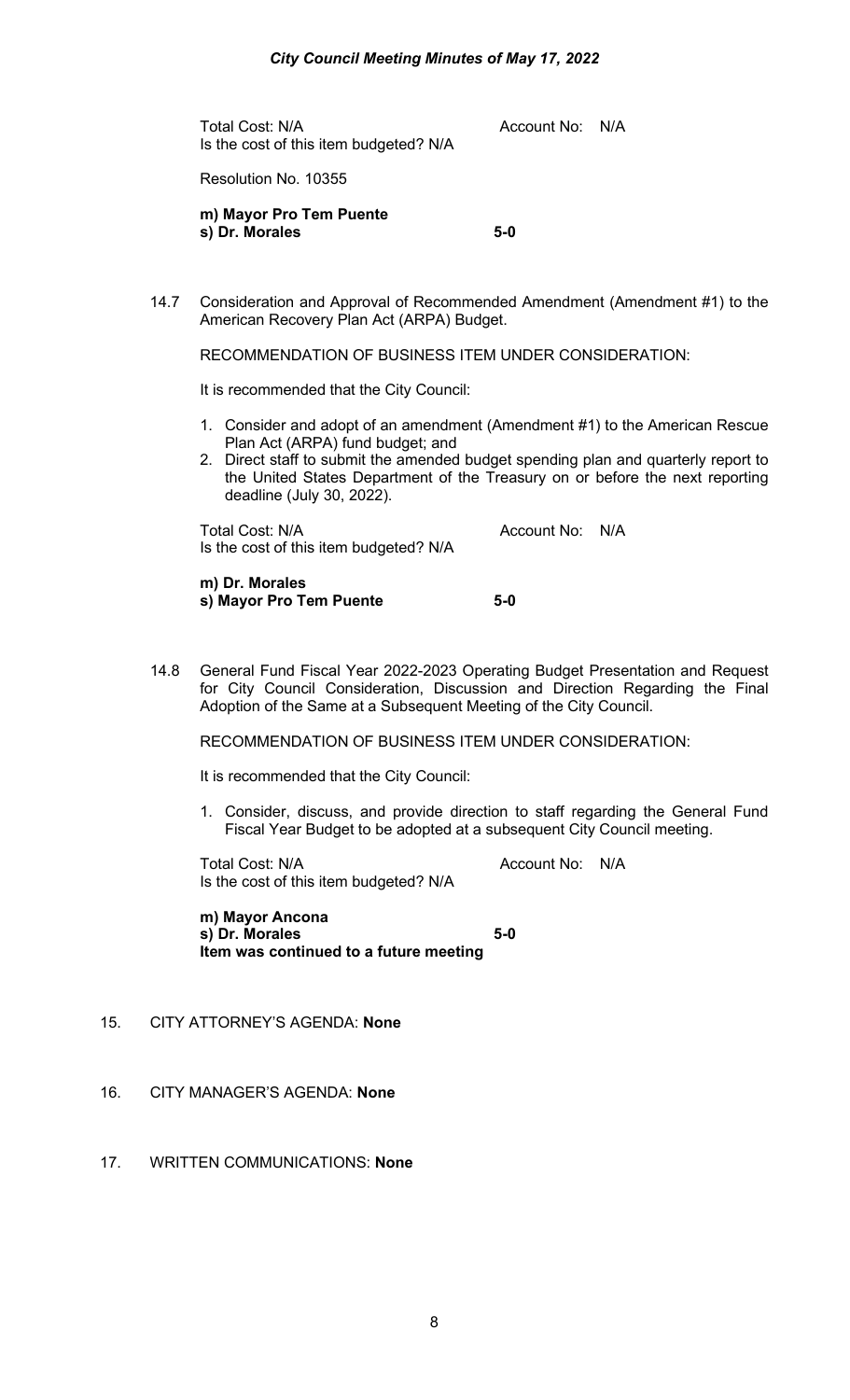#### 18. COUNCIL COMMUNICATIONS/REPORTS:

18A. Mayor Ancona

18A.1 Discussion and Update on Taskforce for Regional Auto-Theft Prevention.

**Recently had the opportunity to go on a ride along with the TRAP Team and it was very enlightening. There are different agencies that are included in the TRAP Team. Learned about the technology that is used. There are eight cameras in the City that were installed that read license plates it appears that it would be helpful if they were placed in the major corridors entering and exiting the City.** 

**I wanted to have a conversation and maybe have our Interim Chief provide more information and feedback how these cameras can be moved if it wise to invest more.** 

**Interim Chief Lowry provided information regarding the placement of the cameras. Will provide additional information to the City Council with regards to investing in more of these cameras.** 

- 18B. Mayor Pro Tem Puente
- 18C. Councilman Herrera
- 18D. Councilwoman Martinez Muela

**Would like to see the digital reader at the front of City Hall up and running.** 

18D.1 Discussion and Action Regarding Drought Conditions and Water Regulations.

**Curious as to staff's recommendation on how they are planning on affecting El Monte and its residents. Curious as to when staff will provide information to the City Council with regards to the plans on this.** 

**Public Works/Utilities Director Salvador Mendez provided informed the City Council that a letter is being put together for the residents and will be mailing also the water conservation level.** 

18D.2 Discussion and Action Regarding Creating an El Monte Climate Task Force to Present the Council Recommendations on Creating a More Sustainable Future.

**Would like to start with Council's approval a conversation on a Climate Task Force that will meet on an ad hoc basis and how the Council can start providing mediation. Would like to serve on the task force.** 

**Mayor Ancona would like to serve on the task force as well.** 

**Councilmember Herrera not opposed to the task force but would like to have additional information relating to the task force and would like for this to come back to the City Council to the next meeting.**

**Councilmember Martinez Muela requested to be placed on the next agenda.** 

**Dr. Morales needed clarification in regard to the RFP now that a task force may be formed.** 

18D.3 Discussion Regarding the Proposed City Calendar of Events.

**Will save for the budget workshop.** 

18D.4 Discussion and Direction Regarding the Future of City Buildings – Goody's.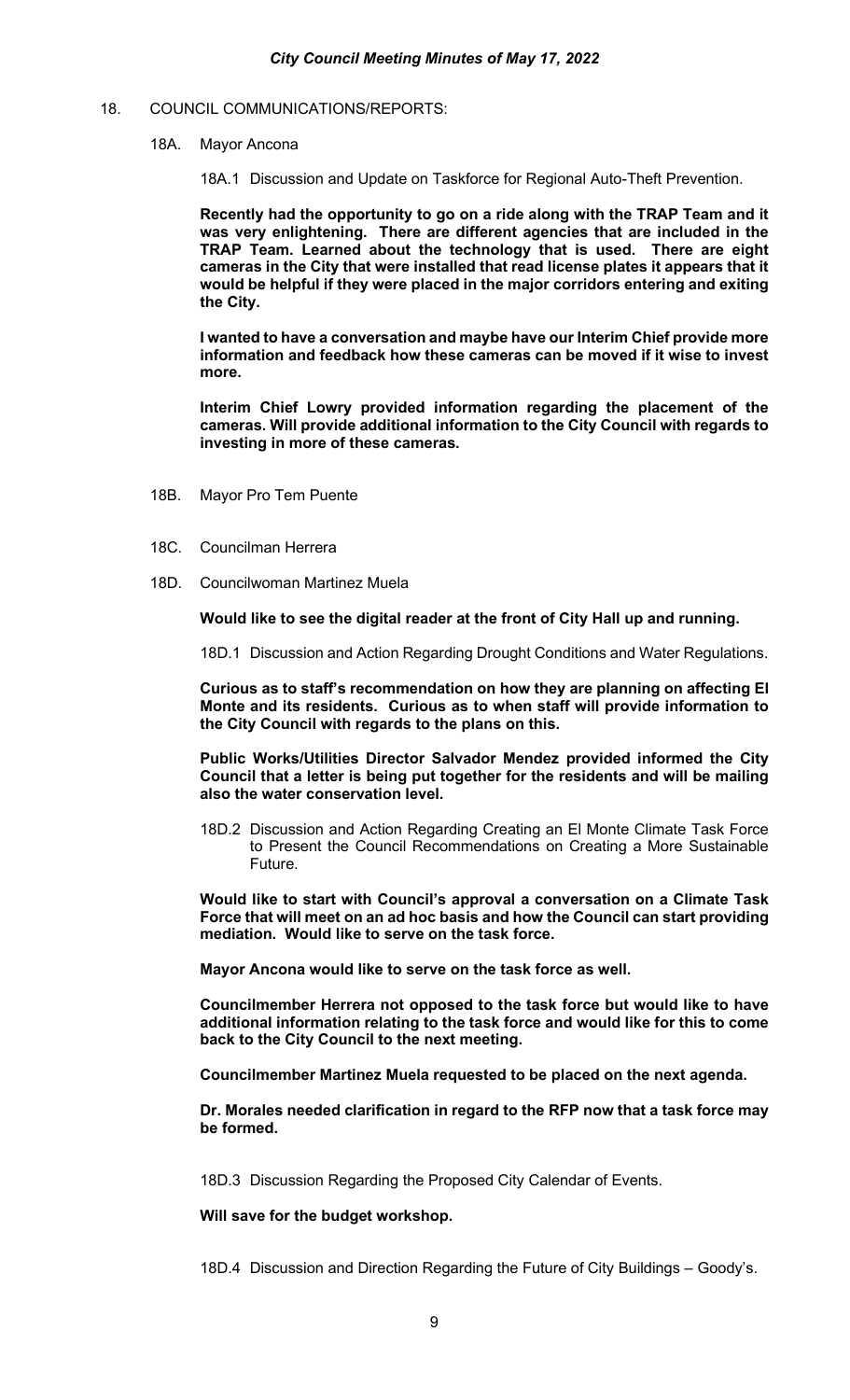**Will save for the budget workshop.** 

18D.5 Update on Smoke Free Ordinance.

**When will the City Council hear from staff regarding and finally be able to present it to the community and finally vote on it.** 

**City Manager Alma Martinez indicated that this will be brought before the City Council in June.** 

- 18E. Councilwoman Dr. Morales
	- 18E.1 Discussion on Community Based Policing and Crime Statistics/Updates.

**Dr. Morales provided information regarding an incident that occurred on Main Street.**

**Interim Chief Lowry provided background regarding the incident on Main Street. He also provided an update on the statistics.** 

**Dr. Morales requested information on the community-based safety partnership for de-escalation.** 

**Interim Chief Lowry provided update regarding the first class and next steps for the de-escalation classes.** 

18E.2 Discussion and Action Regarding a Resolution Committing to a Safe and Equitable Access to Reproductive Rights.

**Requested support from colleagues for a Resolution in support of equitable access to reproductive rights and bring it back to the City Council.** 

18E.3 Discussion Regarding Downtown Main Street Revitalization and Art in Public Places Project.

**Do believe that Main Street does have a need for street revitalization and do need to have a conversation for beautifying that space.**

**Mayor inquired on the Art in Public Places membership.** 

**Dr. Morales inquired on the policy in place for placing art in this area.** 

**Community and Economic Development Director Betty Donavanik provided information relating to the process for placing art in the Downtown area.**